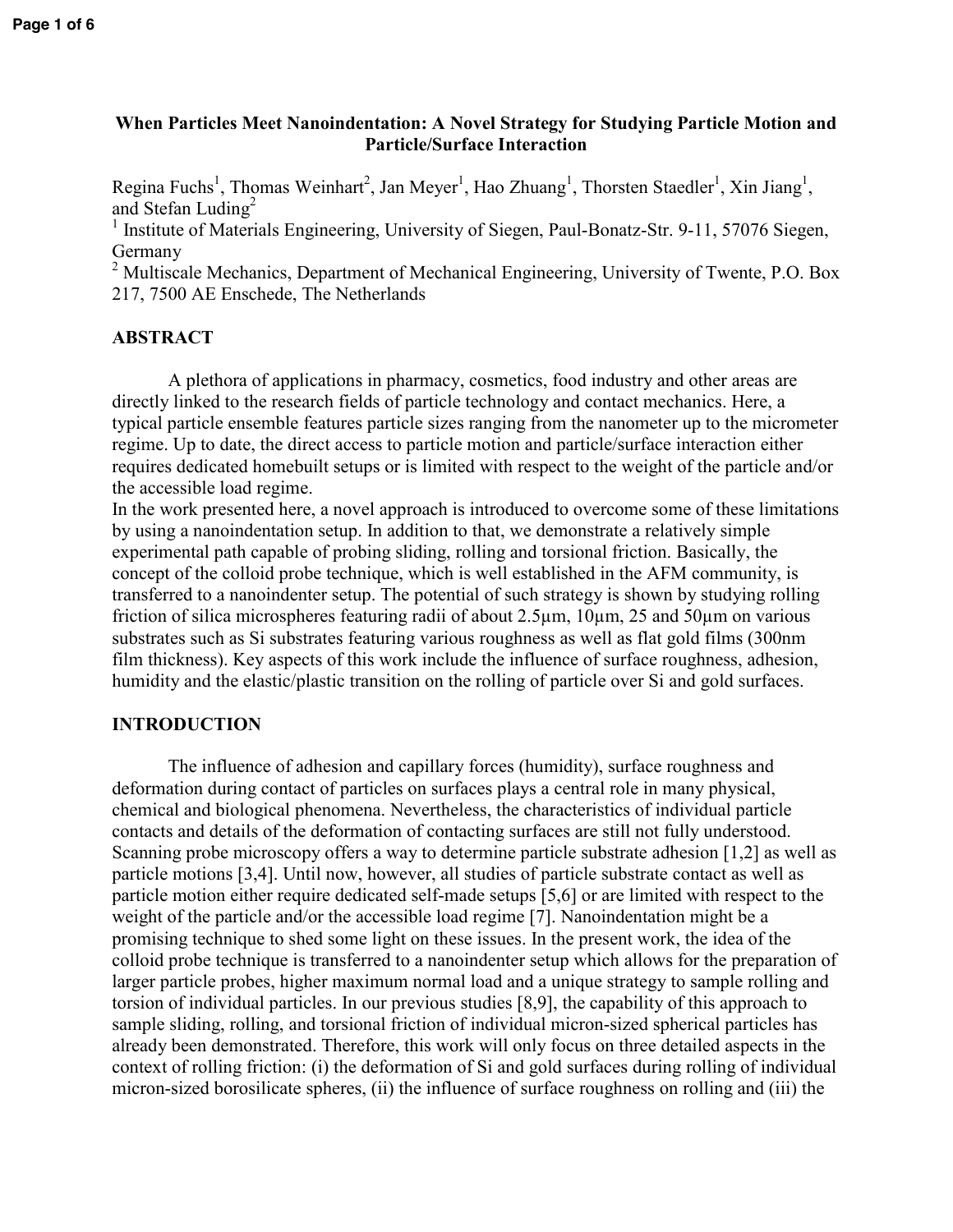influence of humidity during rolling of different rough micron-sized spheres on rough Si surfaces.

# **MATERIALS AND METHODS**

 The contacting surface materials of this study were Si(100) wafers (Siegert Wafer GmbH, Aachen) and flat gold substrates prepared by a template stripping method [10]. To vary the surface roughness of a Si substrate, a plasma etching process was carried out, which has been described in detail in one of our previous studies [8,9]. The template stripped gold surfaces were used as prepared. The RMS roughness of the Si surfaces is 0.3±0.1nm, 1.5±0.2nm, and  $2.7\pm0.4$ nm, respectively, and the 300nm thick gold film feature a RMS roughness of  $0.4\pm0.1$ nm. In order to study particle surface interaction, micron-sized borosilicate spheres featuring nominal particle radii of 2.5µm (Duke Standard 9005, Thermo Scientific; mean diameter 5.1±0.5µm, RMS roughness 0.3±0.1nm), 10µm (Duke Standard 9020, Thermo Scientific; mean diameter 17.3µm±1.0µm, RMS roughness 0.7±0.1nm), 25µm (Cospheric LLC, BSGMS-2.2, mean diameter 45-53µm, RMS roughness 17±5nm), and 50µm (Cospheric LLC, BSGMS-2.2, mean diameter 90-106µm, RMS roughness 29±2nm) were used as received. The rolling friction tests were carried out in two procedures. In both cases the borosilicate spheres are placed on the surface of interest prior to testing and individual spheres are contacted with a flat end diamond indenter (20µm diameter, Hysitron Inc.), carefully positioning the indenter tip with its axis aligned with respect to the apex of the spherical particle. The measurements were carried out at room temperature (RT) and 35% relative humidity (RH) using a friction loop fashion with a fixed normal load varying between 3 to 3000µN. In the first type of procedure the scratch length and scratch speed were fixed at 2µm and 1µm/s, respectively. Here only spheres featuring a radius of 2.5µm and 10µm were used. Five individual spheres were selected and tested five times at each normal load. In the second type of procedure particle radii of  $10\mu$ m,  $25\mu$ m and  $50\mu$ m were used. Similar to the first rolling procedure a friction loop method was applied. However, the scratch function was changed in two aspects (i) the friction loop length for each load was set to 5µm and (ii) instead of only one loop an individual sphere experienced a consecutive series of friction loops with normal loads increasing from 3 to 3000µN. In the following this series of friction loops is called cycle. Each sphere was probed for three cycles. Data of five individual spheres were collected and analyzed per cycle. Humidity control was achieved by a home-built setup based on the mixing of dry and humid nitrogen. A variation in RH between 5 and 70% with accuracy better than  $0.5\%$  can be achieved. The corresponding measurements were started 30 minutes after the chamber reached the desired humidity level.

## **RESULTS AND DISCUSSION**

## **Deformation of surfaces during rolling**

 To study the irreversible deformation of surfaces during rolling, a number of experiments based on the first type of experimental procedure were carried out with sphere radius of 2.5µm on flat  $Si(100)$  and  $10\mu$ m on flat  $Si(100)$  as well as a gold surface. The results are shown in Figure 1. A significant change in the correlation between lateral force and applied normal load for the rolling of particle featuring a radius of  $10\mu$ m on flat  $Si(100)$  compared to the other two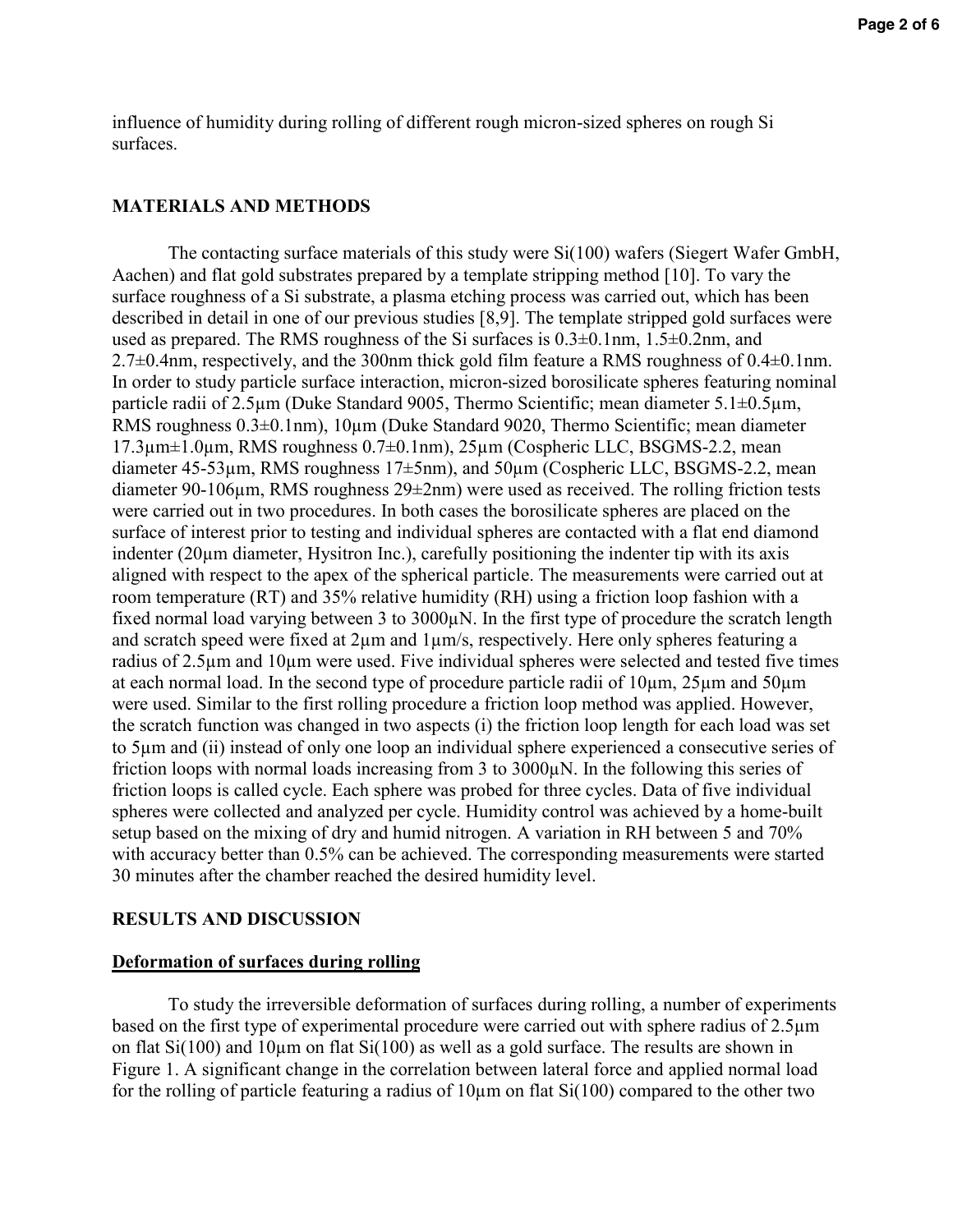cases is observed. While lateral force and applied normal load show a linear interrelationship for rolling of the 10µm spheres on the flat Si(100), both other cases feature a non-linear, second order polynomial, relationship. Such a behavior can be attributed to irreversible processes during the rolling contact [11]. The plastic deformation is obviously even more pronounced for a surface featuring low yield strength such as gold. In order to explore the deformation of the surface after rolling, the residual imprint in gold was estimated by AFM. Here, in order to increase the chance of relocating the rolling position of the sphere on the gold substrate, the friction loop length was set to 5µm. A representative image of such an imprint after rolling is shown in Figure 1. In particular, average values of  $4.7\pm0.4\mu$ m and  $10\pm0.6$ nm were obtained for rolling length and imprint depth, respectively, at a normal load of 600µN. With higher normal load the length stayed constant while the depth increases up to 20nm (at 3000µN normal load). The rolling length agrees well with the friction loop length of the measurement setup. Further studies concerning the details of the plastic deformation of both contact partners are challenging and subject to work in progress.



**Figure 1.** Plot and AFM image of irreversible plastic deformation during rolling contact induced by 2.5µm particle on Si and by 10µm on gold. On the left the resulting lateral force values for rolling measurements are shown and on the right an AFM image after rolling a 10µm sphere on gold with a normal load of 600µN is shown.

The observation of a non-linear relationship between lateral force and applied normal load holds true in case of a predominantly plastic contact. In the next chapter, however, the onset of plastic deformation of asperities within the contact zone will be studied and discussed in detail.

## **Influence of surface roughness on rolling**

We were able to show [8], that rolling friction is presumably adhesion dominated in case of the 10µm spheres in contact with various Si surfaces. In order to take a deeper look at the influence of surface roughness on rolling friction measurement procedure two was employed for spheres featuring radii of 10, 25, and 50 $\mu$ m in contact with the various Si surfaces, respectively. Rolling tests of 10µm spheres on the three different Si surfaces show no significant difference between the individual cycles. Only for the roughest Si surface a slight decrease of about 5% in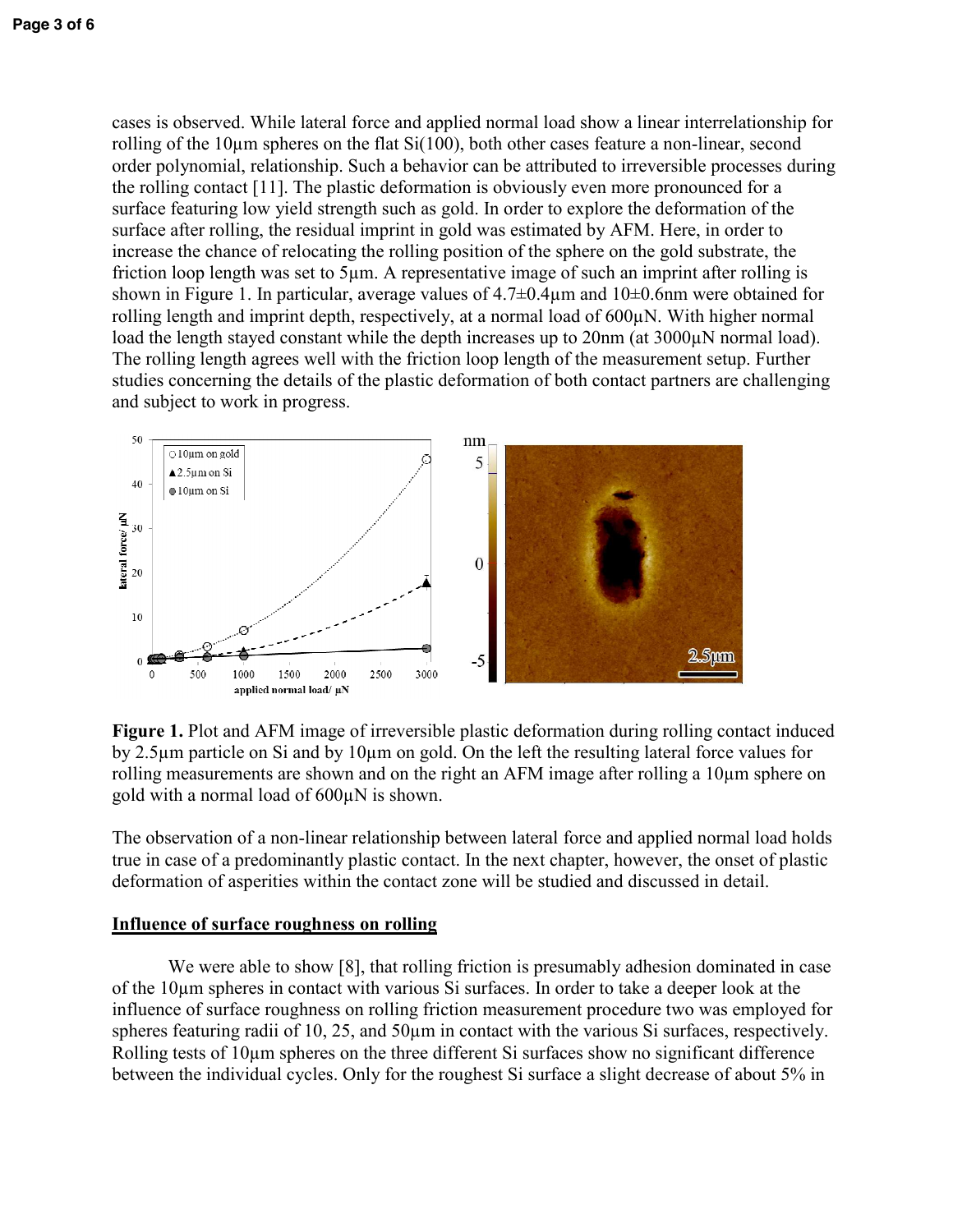the measured lateral force has been observed between the first and third cycle, which presumably indicates an onset of plastic deformation in the asperities of the Si surfaces.

The spherical particles of 25µm and 50µm radii feature significantly increased surfaces roughness compared to the 10µm radii ones. Testing these facilitated access to the influence of surface roughness on rolling friction. Rolling of spheres featuring a 25µm or a 50µm radius, respectively, on flat Si(100) substrates show a non-linear relationship between lateral force and normal load in a low load regime up to 300µN in the first cycle, which we address to a plastic deformation of surface asperities of the sphere. At higher loads the trend changes to a linear one that features the same slope as in case of the second and third cycle. A simple linear trend between lateral force and applied normal load is observed for the second as well as the third cycle. We conclude that the drop in lateral force observed for the second and the third cycle is correlated to the fact that all plastic events associated with surface asperities already took place during the first cycle. Consequent this assumption implies that the surfaces reach an equilibrium roughness after a certain number of cycles. For an ideal elastic/plastic material one cycle should be sufficient. This final state will critically depend on the details of the evolution of roughness, average asperity slope, and average asperity curvature. A detailed analysis is going on and will be reported elsewhere. Nevertheless, we assume that the equilibrium roughness mentioned above will be directly proportional to the real contact pressure between the contact partners at the scale of the corresponding asperities. Consequently the final roughness will most likely decrease with decreasing particle size. In the following chapter, in order to avoid any artifact originating from a change in surface roughness during rolling, we take the third cycle results to get information about the friction coefficient.



**Figure 2.** Representative plot obtained from rolling a 25µm sphere on flat Si surface. The first cycle suggest a plastic deformation of surface asperities (for details, refer to the text).

#### **Influence of humidity on rolling**

 As mentioned above we showed [8] that rolling appears to be adhesion dominated. As adhesive contact forces such as van-der-Waals interactions and water bridges form at the front and break at the backside of the sphere during rolling motion, humidity difference and surface roughness variations should influence rolling friction. In literature, it is well known that capillary forces arise with higher humidity for smooth particle surface contact and moreover, Butt et al. [12] reported the influence of surface roughness and humidity on the adhesion force of small particles on substrates. Small nanoscopic surface asperities on the surface and mesoscopic shape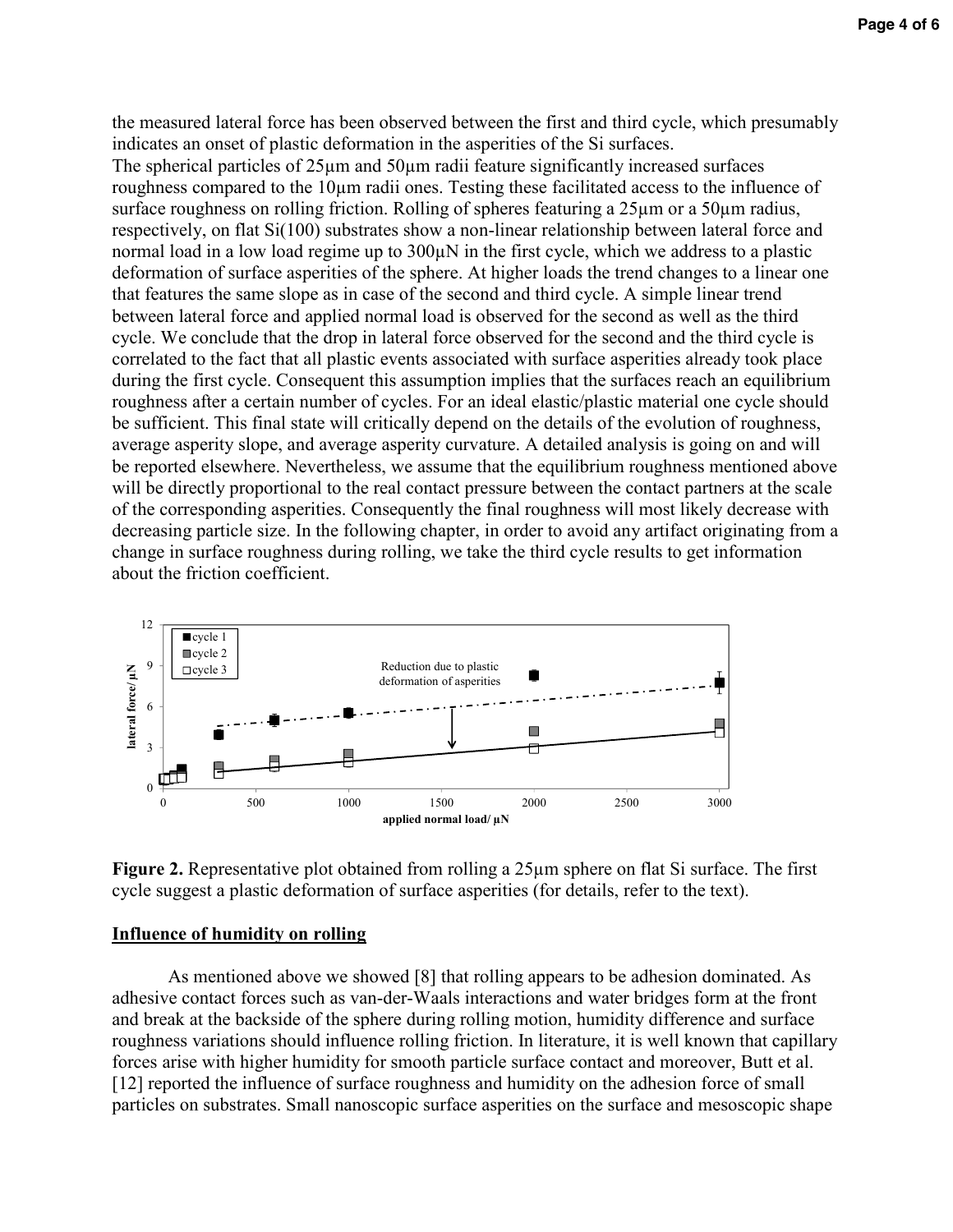of the contact zone have a big influence on the adhesion humidity relationship. Inspired by these findings, two particle radii,  $10\mu$ m and  $25\mu$ m, and two different Si surfaces (RMS of 0.3 $\pm$ 0.1nm and 2.7±0.4nm) are exemplarily used to study the effect of capillary forces and in turn adhesion on the rolling behavior of the particles. Firstly, a smooth 10µm sphere and a rough 25µm sphere are measured on smooth Si to study the influence of humidity and surface asperities of the sphere on the rolling friction coefficient. As mentioned above, even though the 25µm sphere experiences plastic deformation of its surface asperities within the contact zone, it will still feature a larger roughness compared to the 10µm sphere during the third cycle of the test, which is utilized in this study. The results are presented in Figure 3A. A smooth particle in contact with a smooth surface shows a nearly constant value of friction coefficient in the measureable humidity range, which is in good agreement with [12]. The 25µm spheres, however, show a maximum in friction coefficient at around 15% humidity. The surface asperities of such spheres tend to reduce the corresponding meniscus forces between sphere and Si surface. At about RH 15% the water meniscus has reached the height of the asperities and consequently leads to a decrease in the meniscus force with increasing humidity. A decrease in the meniscus force leads, in turn, to a reduced friction coefficient.

Secondly, a smooth 10<sup>u</sup>m sphere and a rough 25<sup>um</sup> sphere were rolled over a Si surface featuring a RMS roughness of 2.7nm. Figure 3B shows a shift of the maximum to higher humidity values. The smooth spheres on the comparable rough Si surface show a maximum at 50%, whereas the rough 25µm spheres on the rough Si surface show a nearly constant value of rolling friction coefficient. Following Butt et al. [12], this finding suggests that in the contact zone of the smooth sphere with the rougher substrate many small nanoscopic asperities exist. For humidity higher than 50% gaps of 2nm width are filled and contribute to the meniscus force. The meniscus force increases until humidity reaches 50% and afterwards it decreases. Again, a decrease in meniscus force is directly associated with a smaller adhesion and, in turn, a smaller friction coefficient. In the case of 25µm spheres we have to consider a combined surface roughness of sphere and surface. Based on the results shown in Figure 3B, it seems likely, that this combination of surface topographies fits in such a way that the contact behaves like two smooth contacting surfaces. Here, a detailed analysis, like mentioned above, depends on information about changes of surface topography of the contacting partners over time, which represents the key target of our current research activities.



**Figure 3.** Resulting rolling friction coefficient dependency on relative humidity. A) smooth 10µm and rough 25µm spheres used for rolling on smooth Si. B) smooth 10µm and rough 25µm spheres are used for rolling on Si featuring a surface roughness of 2.7nm.